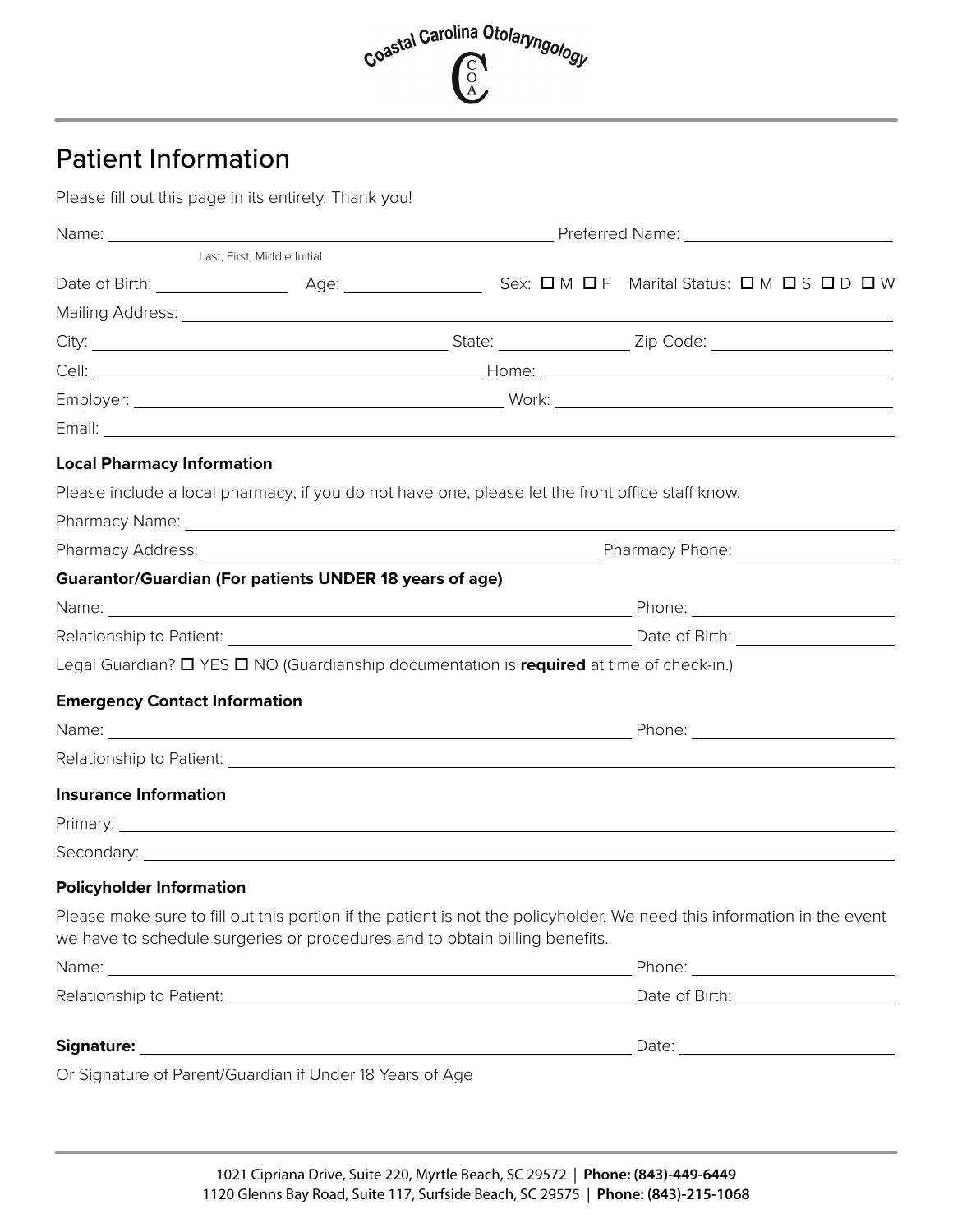

# Patient Medical History Questionnaire

|  | Name: |  |
|--|-------|--|
|  |       |  |

Date: Date:

#### **Medical History**

Please list all illnesses (e.g., cancer, diabetes, high blood pressure, stroke, heart attack, etc.).

#### **Surgical History**

Please list all of the surgeries that you have had and the approximate date performed.

 $\overline{\phantom{a}}$ 

### **Family History**

Please list all illnesses that run in your immediate family. List maternal or paternal, including grandparents.

### **Social History**

| Do you currently smoke or use tobacco products: $\Box$ $\lor$ $\Box$ N |                              |
|------------------------------------------------------------------------|------------------------------|
| If yes, age started?                                                   | How much per day?            |
| If you are a former smoker, at what age did you start/stop?            |                              |
| Do you drink alcoholic beverages?                                      | How much in an average week? |

#### **Allergy History**

Please list all allergies (both to medications and environmental allergens) that you have.

#### **Current Medications**

Please list all current medications and their dosages if known, or allow us to copy your list. *\*Include over-the-counter medications.* 

**Contract** 

#### **\*\*\* Please complete the backside of this form. \*\*\***

 $\mathcal{L}^{\mathcal{L}}$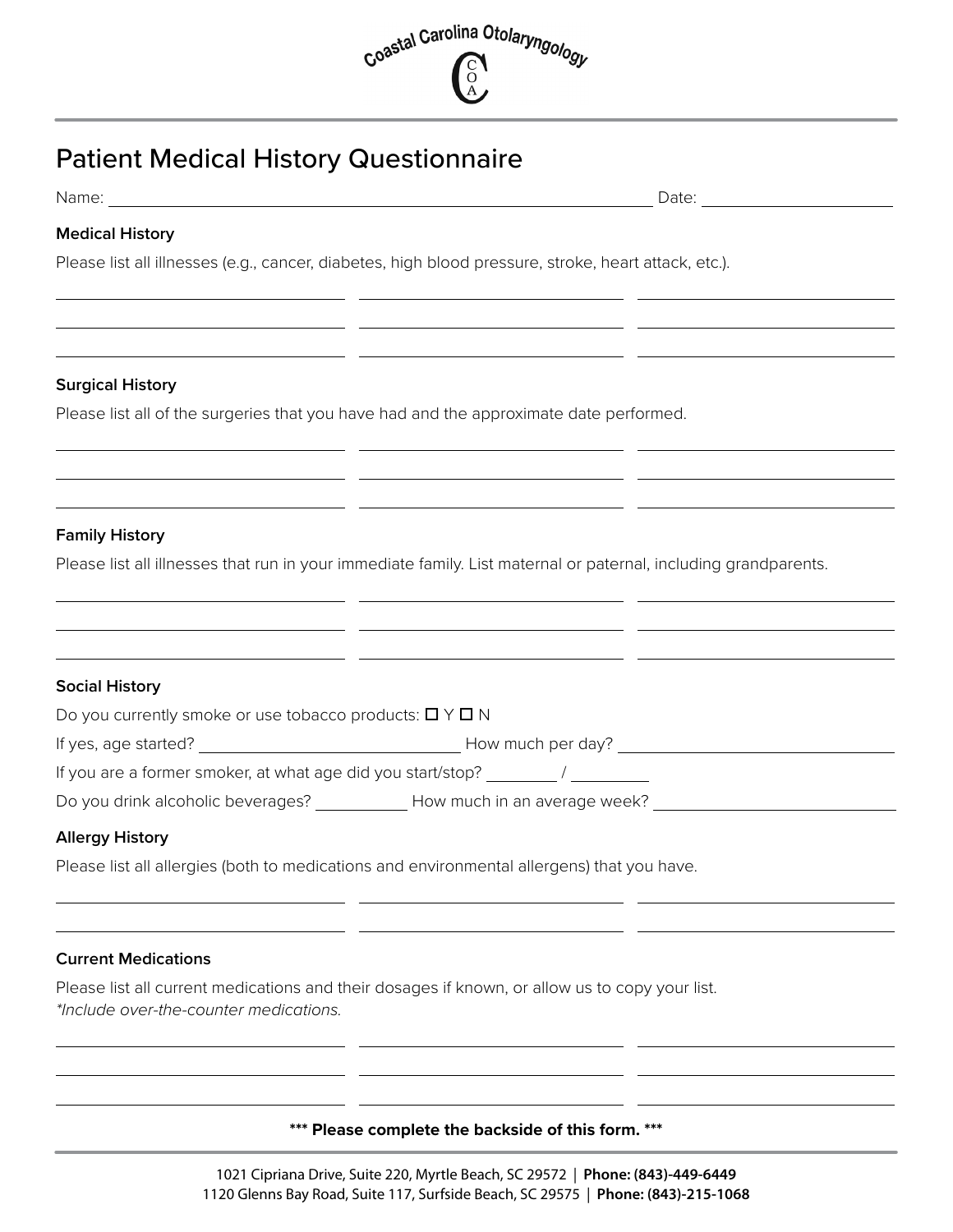## **Review of Systems: Please answer the following questions regarding how you feel currently. Do you or have you recently had any of the following?**

| <b>EYES</b>                         |                             | Gallstones?                        | QYQN                         |
|-------------------------------------|-----------------------------|------------------------------------|------------------------------|
| Visual changes in the past year?    | QYQN                        | Vomited blood?                     | QYQN                         |
| Glaucoma?                           | QYQN                        | Chronic constipation/diarrhea?     | $\Box$ $\lor$ $\Box$ $\land$ |
| Double or blurred vision?           | QYQN                        | Blood in the stool?                | $\Box$ $\lor$ $\Box$ $\land$ |
| Pain, redness or dryness?           | QYQN                        | Liver problems?                    | $\Box$ $\lor$ $\Box$ $\land$ |
| <b>EARS</b>                         |                             | <b>GENITOURINARY</b>               |                              |
| Do you currently wear hearing aids? | QYQN                        | Kidney stone?                      | QYQN                         |
| Date of purchase?                   |                             | Frequent urination?                | QYQN                         |
| Hearing problems?                   | QYQN                        | <b>Bladder infections?</b>         | QYQN                         |
| Ringing in the ears?                | QYQN                        | Painful urination?                 | QYQN                         |
| Discharge from the ears?            | QYQN                        | <b>INTEGUMENT</b>                  |                              |
| Loss of balance/vertigo?            | QYQN                        | Previous skin cancer?              | D Y D N                      |
| Ear pain?                           | QYQN                        | Changes to existing skin lesions?  | $\Box$ vee \Box \wedge       |
| Pressure in the ears?               | QYQN                        | Previous melanoma?                 | QYQN                         |
| Frequent ear infections?            | QYQN                        | Changes to moles?                  | D Y D N                      |
| History of loud noise exposure?     | QYQN                        | New skin lesions?                  | $\Box$ vee \Box \wedge       |
| <b>NOSE</b>                         |                             | History of prolonged sun exposure? | QYQN                         |
| Nasal congestion?                   | QYQN                        |                                    |                              |
| Nasal discharge?                    | QYQN                        | <b>NEUROLOGICAL</b>                |                              |
| Post-nasal drip?                    | QYQN                        | Frequent severe headaches?         | QYQN                         |
| Loss of smell?                      | QYQN                        | Weakness/paralysis?                | QYQN                         |
| Frequent nosebleeds?                | QYQN                        | Tremors?                           | $\Box$ vee \Box \wedge       |
| Snoring?                            | $\Box$ vee \Box \wedge      | Convulsions/seizure?               | QYQN                         |
| Injury to the nose?                 | QYQN                        | Stroke?                            | $\Box$ vee \Box \wedge       |
| Nasal or sinus surgery?             | QYQN                        | Loss of consciousness?             | $\Box$ vee \Box \wedge       |
| Frequent sinus infections?          | $\Box$ math> $\Box$ $\land$ | <b>MUSCULOSKELETAL</b>             |                              |
|                                     |                             | Severe back pain?                  | $\Box$ $\lor$ $\Box$ $\land$ |
| <b>THROAT</b>                       |                             | Joint pain?                        | $\Box$ math>                 |
| Sore throat?                        | QYQN                        | <b>ENDOCRINE</b>                   |                              |
| Frequent throat infections?         | QYQN                        | Heat intolerance?                  | QYQN                         |
| Painful or difficult swallowing?    | $\Box$ math> $\Box$ $\land$ | Excessive sweating?                | QYQN                         |
| Hoarseness?                         | $\Box$ vee \Box \wedge      | Thyroid condition?                 | QYQN                         |
| <b>HEART</b>                        |                             | Diabetes?                          | QYQN                         |
| Heart problem?                      | D Y D N                     | Hypoglycemic?                      | QYQN                         |
| High blood pressure?                | QYQN                        | Hyperglycemic?                     | QYQN                         |
| Angina/chest pain?                  | $\Box$ vee \Box \, N        |                                    |                              |
| Swelling in the ankles?             | D Y D N                     | <b>PSYCHIATRIC</b>                 |                              |
| <b>CHEST</b>                        |                             | Difficulty sleeping?               | $\Box$ math>                 |
| Asthma?                             | QYQN                        | Difficulty staying asleep?         | $\Box$ vee \Box \wedge       |
| Bronchitis?                         | $Q \vee Q$ N                | Excessive daytime sleepiness?      | $\Box$ math>                 |
| Shortness of breath?                | QYQN                        | <b>BLOOD</b>                       |                              |
| Wheezing?                           | QYQN                        | Anemia?                            | QYQN                         |
| Chronic cough?                      | QYQN                        | Easy bruising?                     | $\Box$ vee \Box \wedge       |
| Cough up blood?                     | QYQN                        | Received transfusions?             | $\Box$ vee \Box \wedge       |
| History of tuberculosis?            | QYQN                        |                                    |                              |
| <b>DIGESTIVE</b>                    |                             |                                    |                              |
| Stomach problems?                   | QYQN                        |                                    | <b>Office Use Only</b>       |
| Heartburn/ulcers?                   | $\Box$ vee \Box \wedge      | Height                             | Temp $\_$                    |

| <b>Office Use Only</b> |       |  |  |
|------------------------|-------|--|--|
| Height                 | Temp  |  |  |
| Weight                 | Pulse |  |  |
| B/P                    |       |  |  |

The above information is true and correct to the best of my knowledge.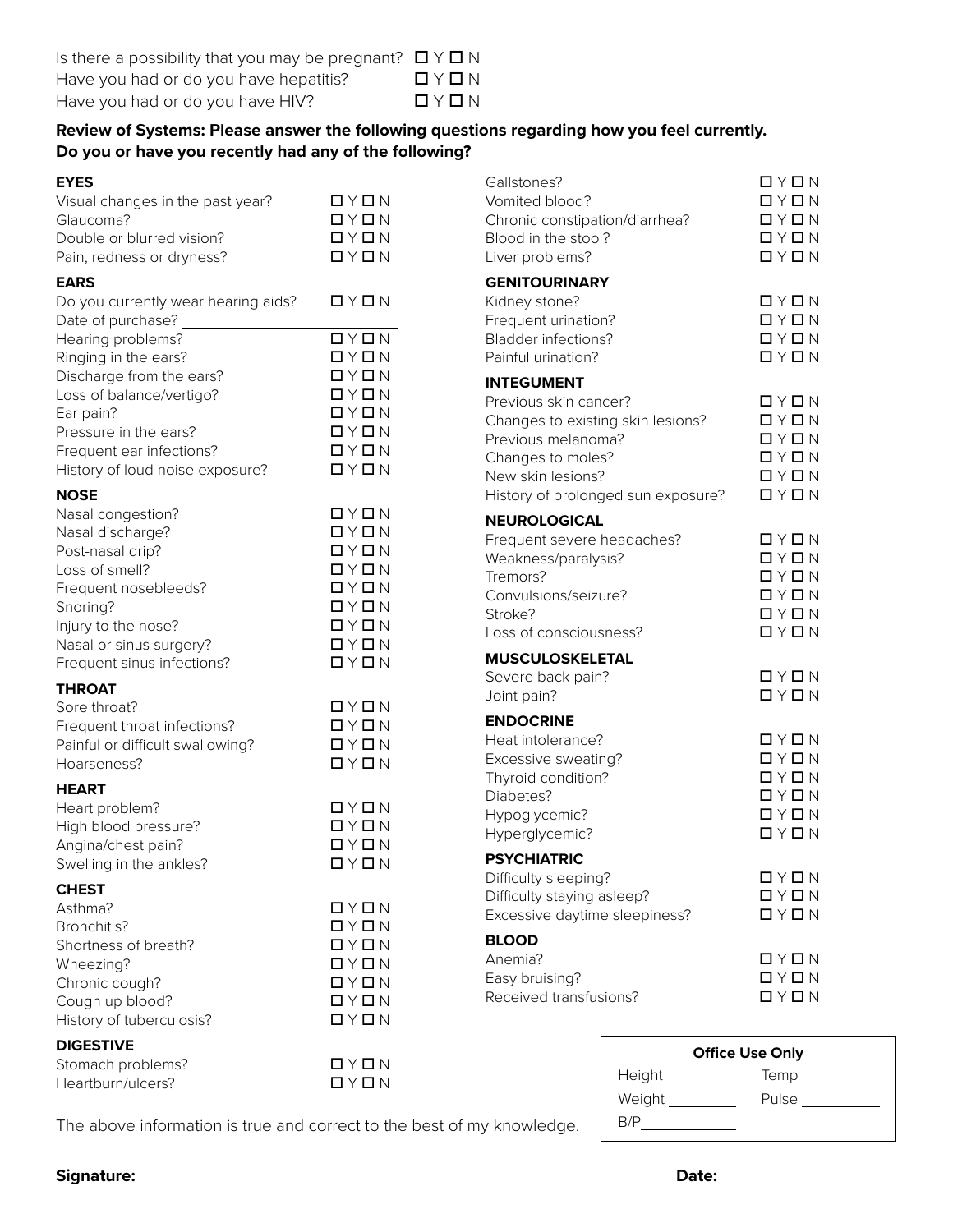

# Authorization for Release of Information

Patient Name: The Contract of Birth: Date of Birth:

CCOA is authorized to release protected health information about the above-named patient to the entities listed below.

# **Entity(ies) to Receive Information**

| <b>Spouse</b>                                                                                                                                                                                                                  |                            |  |
|--------------------------------------------------------------------------------------------------------------------------------------------------------------------------------------------------------------------------------|----------------------------|--|
|                                                                                                                                                                                                                                |                            |  |
| This entity may receive health information about:                                                                                                                                                                              |                            |  |
| $\Box$ Clinical information $\Box$ Billing information $\Box$ All                                                                                                                                                              |                            |  |
| <b>Parent</b>                                                                                                                                                                                                                  |                            |  |
|                                                                                                                                                                                                                                | Phone: <u>____________</u> |  |
| This entity may receive health information about:                                                                                                                                                                              |                            |  |
| $\Box$ Clinical information $\Box$ Billing information $\Box$ All                                                                                                                                                              |                            |  |
| <b>Other</b>                                                                                                                                                                                                                   |                            |  |
| Name: when the contract of the contract of the contract of the contract of the contract of the contract of the contract of the contract of the contract of the contract of the contract of the contract of the contract of the | Phone: <u>___</u>          |  |
| This entity may receive health information about:                                                                                                                                                                              |                            |  |
| $\Box$ Clinical information $\Box$ Billing information $\Box$ All                                                                                                                                                              |                            |  |
|                                                                                                                                                                                                                                |                            |  |

## **Information is not to be released to anyone but me.**

# **Voicemail**

Please call:  $\Box$  Home  $\Box$  Cell  $\Box$  Work

If unable to reach me:

 $\Box$  You may leave a detailed message.  $\Box$  Please leave a message asking to return your call only.

I understand that I have the right to revoke this authorization at any time. I have the right to inspect or copy the protected health information to be disclosed asdescribed in this document. I understand that a revocation is not effective in cases where the information has already been disclosed but will be effective going forward.

I understand that information used or disclosed as a result of this authorization may be subject to re-disclosure by the recipient and may no longer be protected by federal or state law.

I understand I have the right to refuse to sign this authorization and that my treatment will not be conditioned on signing.

## **This authorization will be in effect until revoked by the patient.**

| Signature: |
|------------|
|------------|

**Signature:** Date: Date: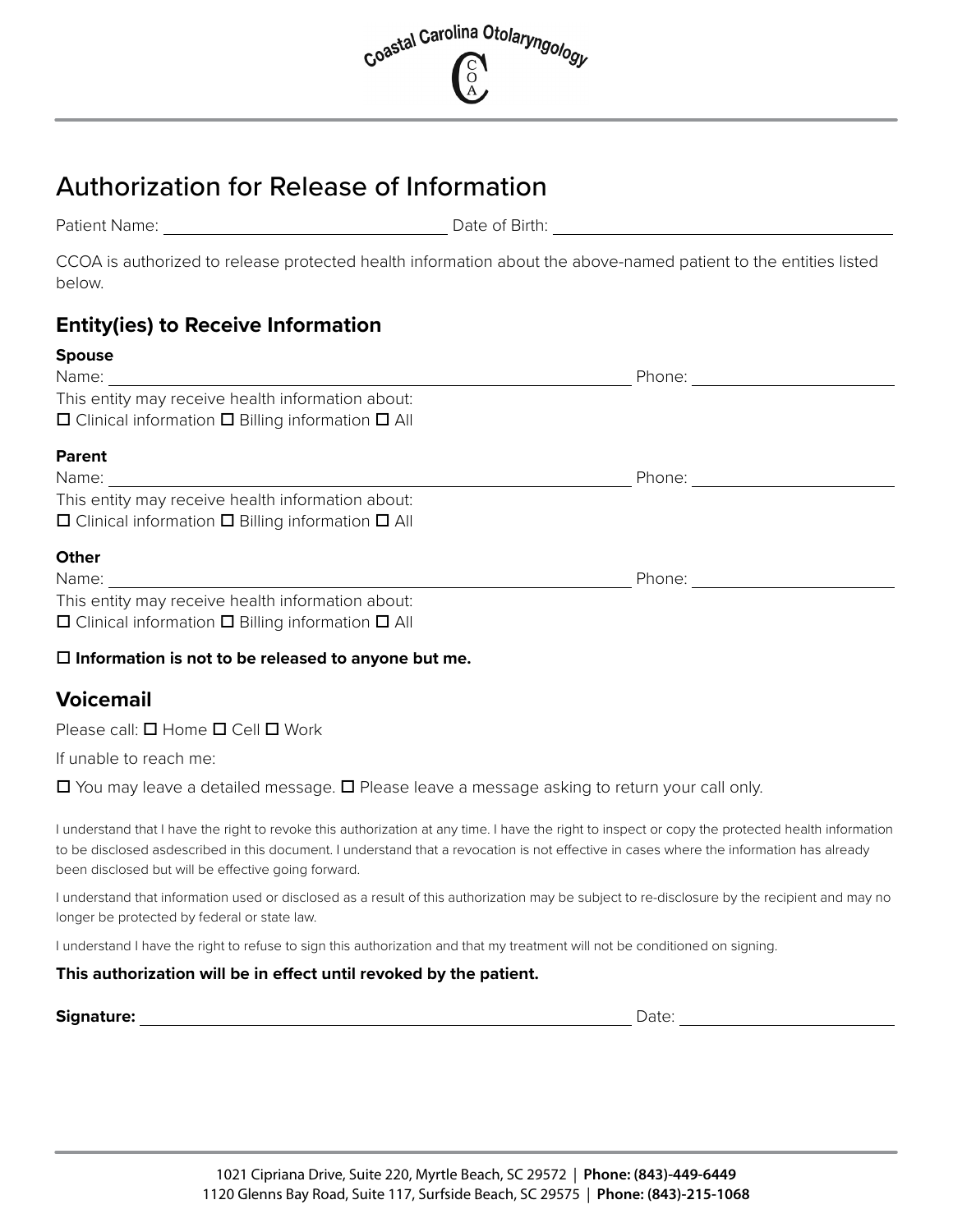

# Acknowledgment of Receipt of Notice of Privacy Practices

| Address: Analysis and the contract of the contract of the contract of the contract of the contract of the contract of the contract of the contract of the contract of the contract of the contract of the contract of the cont |                                                                                                                                                                                                                                                                    |        |
|--------------------------------------------------------------------------------------------------------------------------------------------------------------------------------------------------------------------------------|--------------------------------------------------------------------------------------------------------------------------------------------------------------------------------------------------------------------------------------------------------------------|--------|
|                                                                                                                                                                                                                                | (Street)                                                                                                                                                                                                                                                           |        |
| (City)                                                                                                                                                                                                                         | (State)                                                                                                                                                                                                                                                            | (Zip)  |
| I have received a copy of the Notice of Privacy Practices for the above-named practice.                                                                                                                                        |                                                                                                                                                                                                                                                                    |        |
|                                                                                                                                                                                                                                | (Signature)                                                                                                                                                                                                                                                        | (Date) |
|                                                                                                                                                                                                                                |                                                                                                                                                                                                                                                                    |        |
| <b>For Office Use Only</b>                                                                                                                                                                                                     |                                                                                                                                                                                                                                                                    |        |
| because:                                                                                                                                                                                                                       | We were unable to obtain a written acknowledgment of receipt of the Notice of Privacy Practices                                                                                                                                                                    |        |
|                                                                                                                                                                                                                                |                                                                                                                                                                                                                                                                    |        |
| $\square$ An emergency existed, and a signature was not possible at the time.                                                                                                                                                  |                                                                                                                                                                                                                                                                    |        |
| $\Box$ The individual refused to sign.                                                                                                                                                                                         |                                                                                                                                                                                                                                                                    |        |
| $\square$ A copy was mailed with a request for a signature by return mail.                                                                                                                                                     |                                                                                                                                                                                                                                                                    |        |
|                                                                                                                                                                                                                                |                                                                                                                                                                                                                                                                    |        |
|                                                                                                                                                                                                                                | $\Box$ Other: $\Box$ Other: $\Box$ Other: $\Box$ Other: $\Box$ Other: $\Box$ Other: $\Box$ Other: $\Box$ Other: $\Box$ Other: $\Box$ Other: $\Box$ Other: $\Box$ Other: $\Box$ Other: $\Box$ Other: $\Box$ Other: $\Box$ Other: $\Box$ Other: $\Box$ Other: $\Box$ |        |
|                                                                                                                                                                                                                                |                                                                                                                                                                                                                                                                    |        |
| Prepared by: New York Street, New York Street, New York Street, New York Street, New York Street, New York Street, New York Street, New York Street, New York Street, New York Street, New York Street, New York Street, New Y |                                                                                                                                                                                                                                                                    |        |
|                                                                                                                                                                                                                                |                                                                                                                                                                                                                                                                    |        |